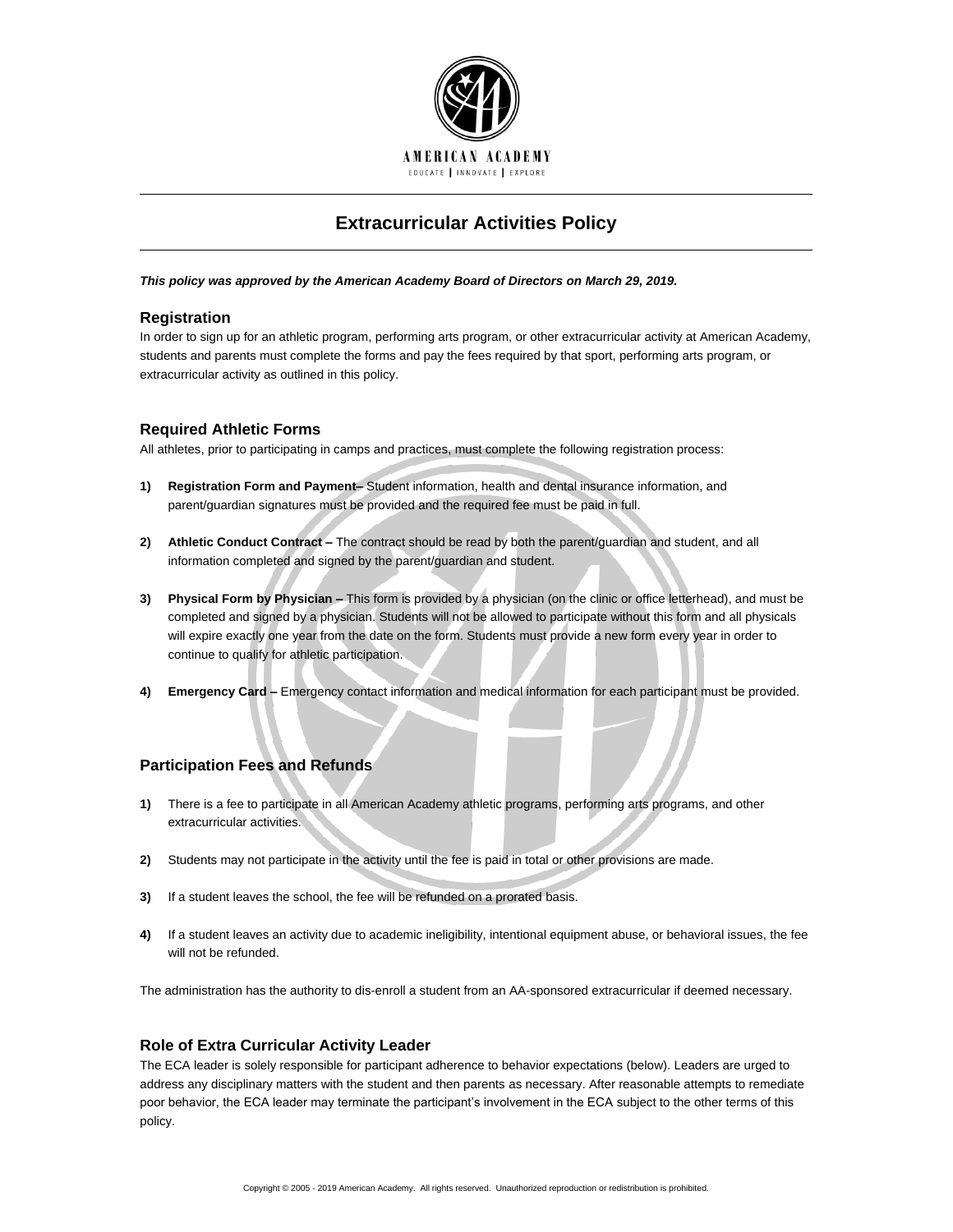American Academy student discipline procedures (e.g., detention, Dean involvement, demerits) are not to be utilized for addressing disciplinary matters that arise during ECAs. However, ECA leaders are encouraged to inform school Deans of major transgressions to support American Academy's holistic effort to develop student character.

### **Activity Code of Conduct**

In addition to the Code of Conduct for every American Academy student, any student participating in an athletic program, performing arts program, or other extracurricular activity at American Academy must comply with the Activity Code of Conduct. *The following code is a minimum Code of Conduct. Any coach or leader may use a more strict set of rules:*

- **1)** Student must be in attendance at school the day of a game, performance, or practice, except in the case of a doctor's appointment or any excused reason other than illness; and must be at school at least one-half day (minimum 3 1/2 hours);
- **2)** Student must arrive at practice on time and remain at practice until it is over, unless excused by the coach or leader in the case of a special circumstance. Lack of regular attendance will jeopardize opportunities to participate;
- **3)** Student must not be late for three practices and/or games/performances combined or they will be removed from the team or activity with no refund of fees (coaches/leaders will determine what amount of time is considered late);
- **4)** Student will be prevented from participating in a sport, performance, or other extracurricular activity for the rest of the school year, if he/she violates the Alcohol/Drug Use Policy, or any other policy in the School Code of Conduct which would result in a recommendation for expulsion;
- **5)** Student will be prevented from participating in a sport, performance, or other extracurricular activity for the rest of the school year for intentional equipment abuse and will be responsible to pay for damaged or unreturned equipment before being allowed to participate in any further program.

#### **Other Behavior Expectations**

In addition to scholastic eligibility, each student is expected to conduct themselves according to all rules and regulations of the school throughout the school year. No student will be allowed to compete or perform while on in or out of school suspension. If an event is scheduled for a non-school day, the student must be in compliance with these rules on the preceding day.

All athletes and performing arts participants must abide by the Activity Code of Conduct and the DCSD Student Code of Conduct. All rules and regulations are considered to be in effect throughout the school year. Most important are American Academy's rules regarding manners and character which all students are expected to follow. Any student, who in the judgment of the coach, leader, or principal are found to be conducting himself/herself in a manner which is not representative of the best interest of American Academy will be suspended or dropped from the current program.

### **Scholastic Eligibility**

- **1) One core (math, language arts, history, or science) class with a current grade at an "F" will make a student ineligible to participate in an athletic program, performing arts program, or other extracurricular activity for one full week (Monday through Saturday) even if the grade is brought up during that week.** Coaches and/or parents may adopt a stricter policy but may not be more lenient. A school administrator shall have the authority to make individual student recommendations for students on an academic plan or based on extenuating circumstances.
- **2)** Weekly academic eligibility reports will be distributed to the school's faculty and staff on Thursdays to check for participant eligibility. Participants will be informed by their teacher(s) on Thursday and have until Friday at 3:00 p.m. to resolve any discrepancies. A school administrator can clear a participant to be eligible for the next week's activity or sport depending on the circumstances.

Extracurricular Activities Policy, Approved March 29, 2019